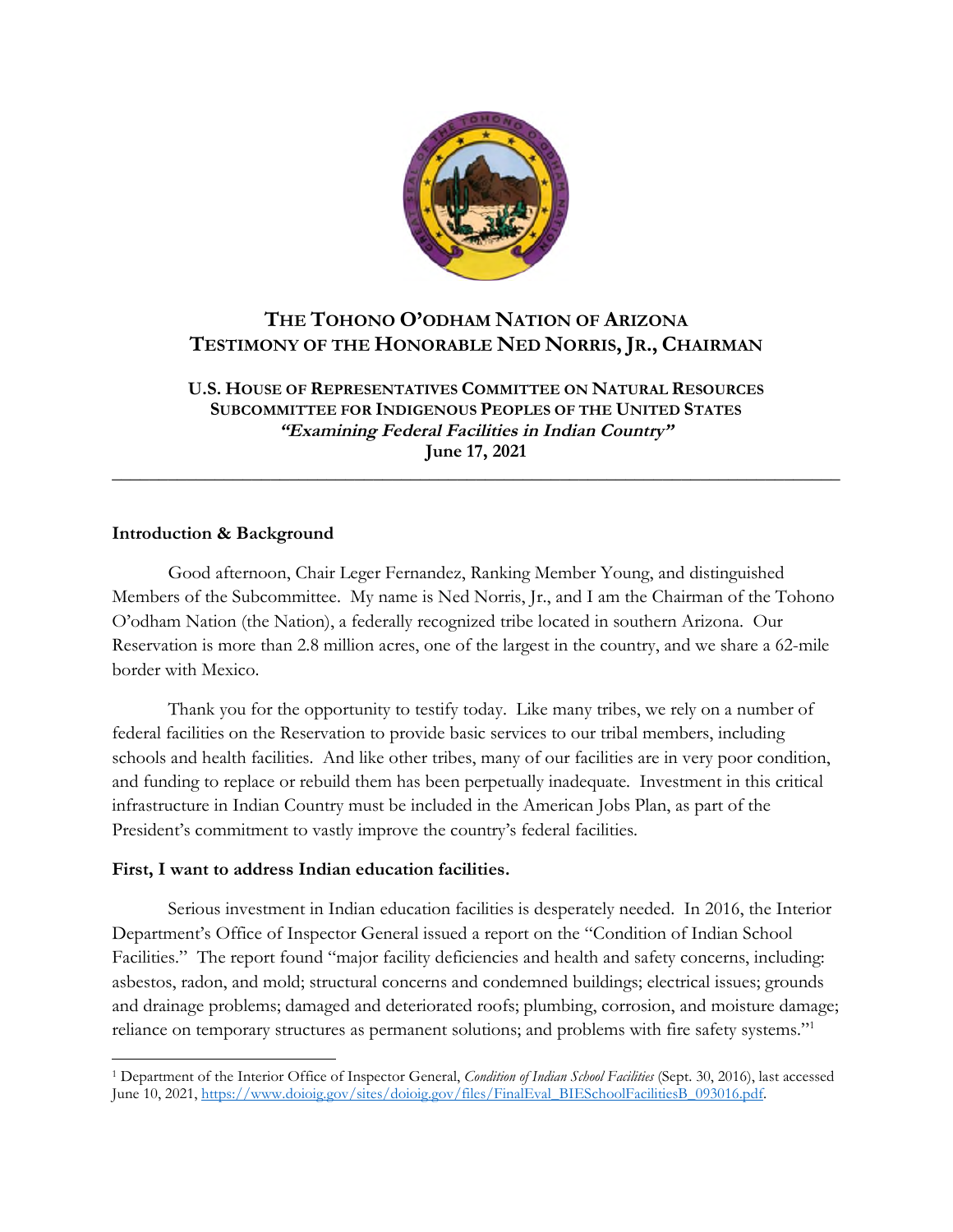Almost five years later, the Fourth Quarter FY 2020 facility condition index for the Bureau of Indian Education (BIE) **identified 86 BIE schools that are in poor condition**. 2 Fewer than half of those schools are in an "active" facility improvement program, and the process for implementing those improvements is slow, extremely bureaucratic, and most important, drastically underfunded.

The Nation's Santa Rosa Ranch School is one of our schools that is on the BIE facility improvement list. It was built in the 1960's, and currently serves about 73 students in grades K through 8. In 2015, the Nation's Education Department asked the Nation's Planning and Economic Development Department to inspect the school because of concerns about the conditions. The inspection revealed a host of safety issues including: no working fire suppression system; electrical, heating and cooling issues; faulty lighting fixtures; plumbing issues; asbestos in two buildings; structural cracks; extensive leaks and water damage; walls and ceiling tiles in need of repair and replacement; rotting boards; security lights that were inoperable; buckling sidewalks; and failure to comply with the Nation's safety codes or the Americans with Disabilities Act. The Nation recommended that the buildings be replaced.

Three years later, in December 2018, after the Nation raised further alarms about conditions at the school, BIE leadership and safety personnel identified "high priority deficiencies" and closed the school.<sup>3</sup> In March 2019, BIE reopened the school with five temporary modular units.<sup>4</sup> The school is still using those modular buildings.

In 2020, BIE conducted a site assessment and developed a plan for renovation of some buildings and replacement of the main academic building at the Santa Rosa Ranch School. In March 2020, BIE reported that it was in the process of completing a contract for site planning, architecture and engineering, and that the Office of Facilities was moving forward with the planning, abatement, and demolition of the old main academic building to make way for the new facility. As of now, BIE reports that the planning and conceptual design for the project is complete, that it expects to begin soliciting contracts in July 2021, and expects to award a design-build contract in November 2021. The estimated completion date is June 2023.

While the Nation appreciates that progress has been made in the planning for the Santa Rosa Ranch School, the fact that our children attended school for years in an unsafe, unhealthy facility is not acceptable, nor is the fact that so little progress has been made to permanently address those conditions.

<sup>&</sup>lt;sup>2</sup> BIE Facilities Condition Index (January 2021), https://www.bia.gov/sites/bia.gov/files/assets/asia/ofpsm/dfmc/FY\_2020\_Q4\_FCI\_Report\_Poor\_FIRB\_01\_28\_21\_Sec508.pdf

<sup>3</sup> *See also* Letter from Edward Manuel, Chairman, Tohono O'odham Nation to Rep. Raul Grijalva re: conditions at Santa Rosa Ranch School and underestimated costs of repairs, requesting replacement (Dec. 18, 2018).

<sup>4</sup> Department of the Interior, *Assistant Secretary Tara Mac Lean Sweeney Reopens Improved, Expanded Santa Rosa Ranch School* (Mar. 25, 2019), last accessed June 10, 2021, https://www.doi.gov/pressreleases/assistant-secretary-tara-mac-leansweeney-reopens-improved-expanded-santa-rosa-ranch.